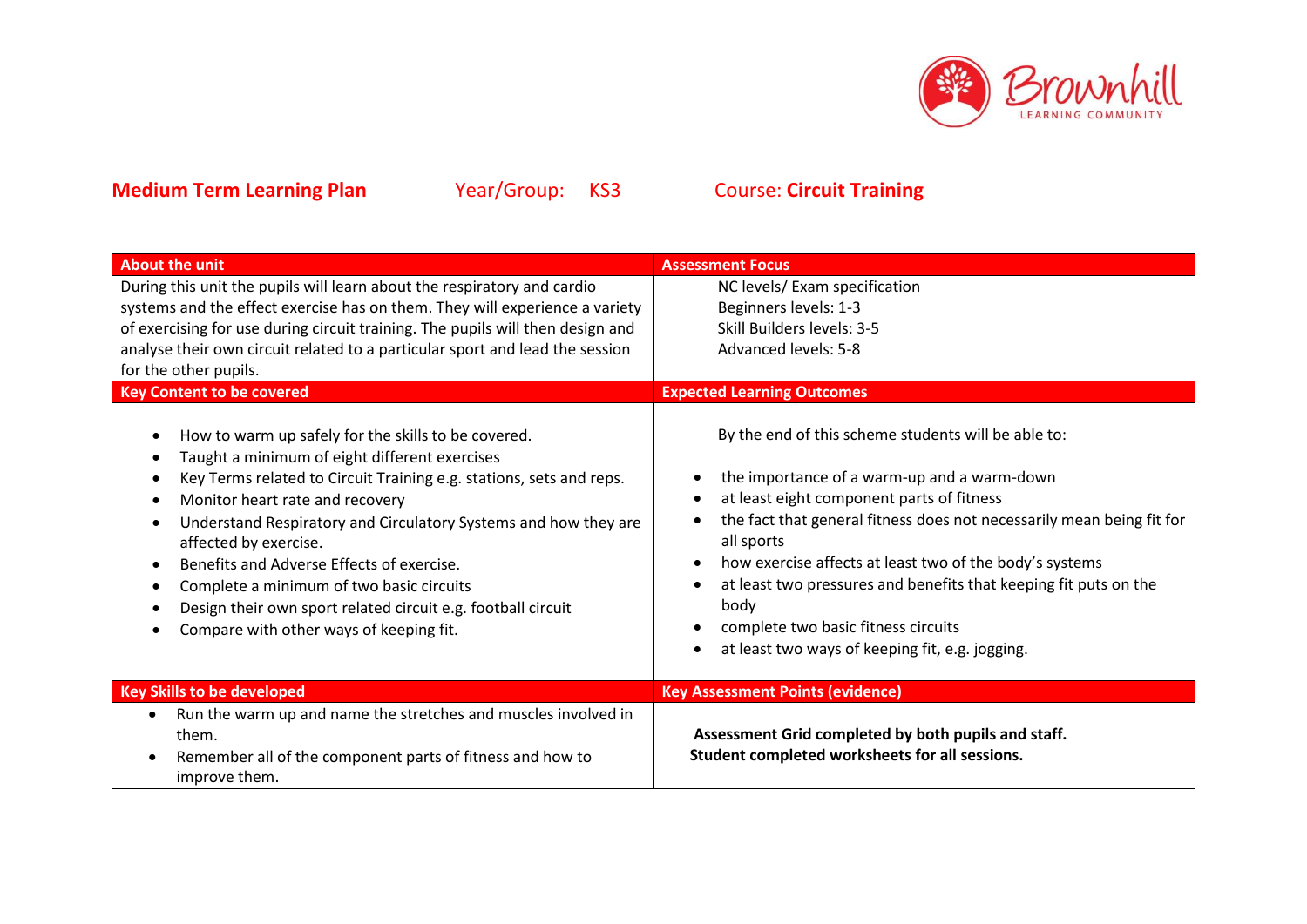

| Know that having a general fitness is different than being fit for<br>football or weightlifting.<br>Know that when they exercise that the majority of my body's<br>systems are in use. Explain how they are as well.<br>Know that doing too much exercise can put unnecessary pressures<br>on joints and this might affect me negatively in the future. Know<br>how to moderate training effectively.<br>Complete at least two basic fitness circuits and how to challenge<br>themselves whilst doing them. E.g. Aim to complete the skills<br>properly rather than rushing and trying to do as many as possible.<br>Name many different ways to keep fit from, for example, playing<br>football with friends to having their own weights at home. |                                                                                                                                                                                                                                                                                                      |
|----------------------------------------------------------------------------------------------------------------------------------------------------------------------------------------------------------------------------------------------------------------------------------------------------------------------------------------------------------------------------------------------------------------------------------------------------------------------------------------------------------------------------------------------------------------------------------------------------------------------------------------------------------------------------------------------------------------------------------------------------|------------------------------------------------------------------------------------------------------------------------------------------------------------------------------------------------------------------------------------------------------------------------------------------------------|
| <b>Language for Learning</b>                                                                                                                                                                                                                                                                                                                                                                                                                                                                                                                                                                                                                                                                                                                       | Links to EBD/ personal, social and emotional needs                                                                                                                                                                                                                                                   |
| Key skills for circuit training e.g. press-ups, skipping, etc.<br>Design, develop, analyse.<br>Respiratory system and breathing rate.<br>Cardio-vascular system, heart rate and pulse.<br>Positive and Negative effects on the body.<br>Fit for Sport or Fit for A Sport.                                                                                                                                                                                                                                                                                                                                                                                                                                                                          | L1 - Is attentive and has an interest in school work.<br>L4 - Works efficiently in a group/team.<br>C3 - Only interrupts and seeks attention appropriately.<br>C4 - Is physically and verbally peaceable.<br>C5 - Respects property/equipment.<br>E5 - Is emotionally stable and shows self-control. |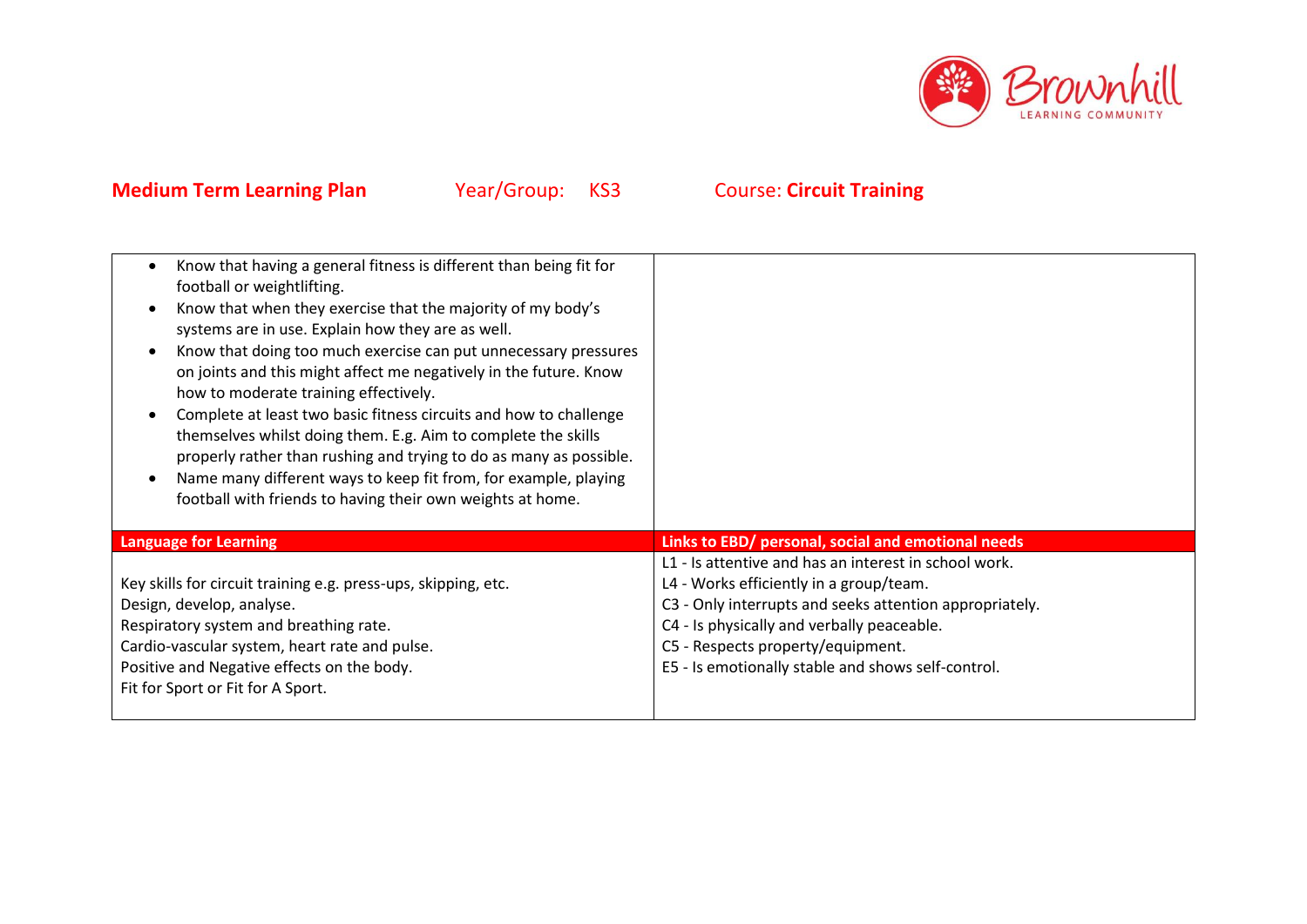

| <b>Session</b> | <b>Learning Objectives</b>                                                                                                                                                                                               | <b>Content to be covered</b>                                                                                                            | <b>Suggested Pedagogy/Teaching</b><br><b>Activities</b>                                                                                                                                                                                                                                                                                                                                                                                                             | <b>Learning Outcomes</b><br>(Assessment/Level<br>descriptors for this lesson)                                                                                                                                                                                                                                                                                                                                          |
|----------------|--------------------------------------------------------------------------------------------------------------------------------------------------------------------------------------------------------------------------|-----------------------------------------------------------------------------------------------------------------------------------------|---------------------------------------------------------------------------------------------------------------------------------------------------------------------------------------------------------------------------------------------------------------------------------------------------------------------------------------------------------------------------------------------------------------------------------------------------------------------|------------------------------------------------------------------------------------------------------------------------------------------------------------------------------------------------------------------------------------------------------------------------------------------------------------------------------------------------------------------------------------------------------------------------|
| $\mathbf{1}$   | Pupils will be able to find<br>their pulse/heart rate in<br>two different places.<br>To know the difference<br>between resting heart<br>rate and recovery rate.<br>Can name at least 8<br>component parts of<br>fitness. | Introduction to the pulse and heart<br>rate.<br>Difference between resting heart rate<br>and recovery rate.<br>Basic exercise stations. | During this session the pupils will be<br>introduced to finding their pulse,<br>completing basic circuit training<br>exercises and count their pulse until<br>it returns to resting state.<br>In class, having sat the<br>pupils down, explain what<br>the course is about. Discuss<br>with the pupils why it is<br>important to warm up and<br>warm down.<br>What is the difference<br>2.<br>between resting heart rate<br>and recovery rate? Show<br>the handout. | The pupils will be able to<br>measure their heart rate by<br>finding and counting their pulse.<br>To be able to complete the<br>circuit.<br>To have an understanding of<br>why their heart rate returned to<br>normal at a different time to<br>someone else's.<br>To analyse the difficulty of the<br>stations and make suggestions<br>for changes.<br><b>Student Completed</b><br><b>Worksheets. 1 Resting Heart</b> |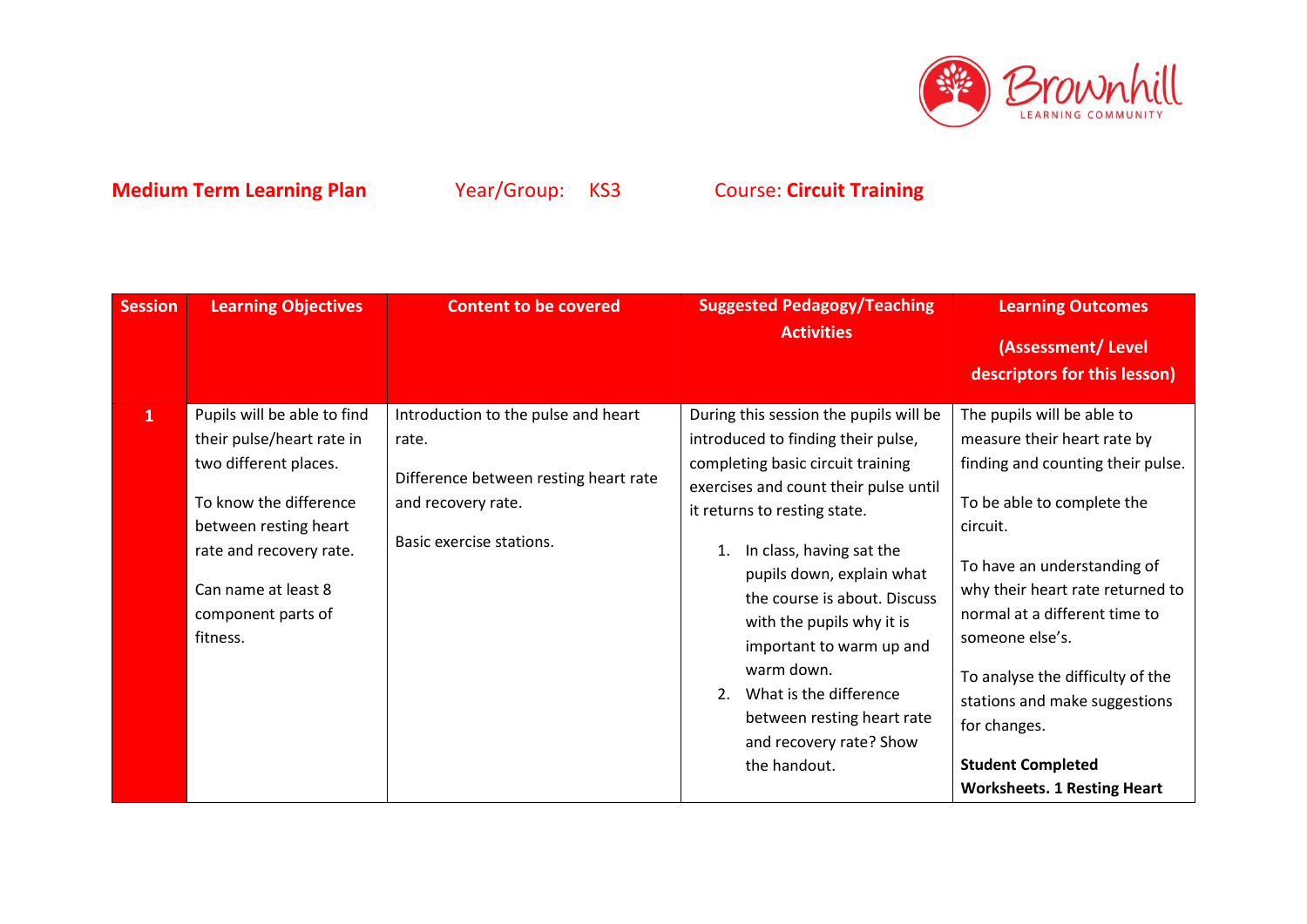

|  | 3. | Demonstrate where to find       | <b>Rate and Recovery Rate</b>       |
|--|----|---------------------------------|-------------------------------------|
|  |    | their pulse (wrist and neck     | <b>Worksheet. And</b>               |
|  |    | next to the windpipe) and       |                                     |
|  |    | the importance of not using     | <b>1 Component Parts of Fitness</b> |
|  |    | the thumb.                      | and Warming Up and Down             |
|  |    | 4. Get the pupils to find their | Worksheet.                          |
|  |    | own pulse (some may need        |                                     |
|  |    | help with this) and to count    |                                     |
|  |    | for 15 seconds. This is then    |                                     |
|  |    | multiplied by four to find      |                                     |
|  |    | their resting heart rate.       |                                     |
|  |    | 5. Pupils to complete           |                                     |
|  |    | worksheet.                      |                                     |
|  |    | 6. Move to the PE area and get  |                                     |
|  |    | out mats, light weights,        |                                     |
|  |    | skipping ropes, etc. Pupils to  |                                     |
|  |    | carry equipment safely.         |                                     |
|  |    | 7. On each mat demonstrate      |                                     |
|  |    | the skill involved. Provide     |                                     |
|  |    | diagrams to help the pupils     |                                     |
|  |    | remember.                       |                                     |
|  | 8. | Warm up and stretches for       |                                     |
|  |    | muscles to be used.             |                                     |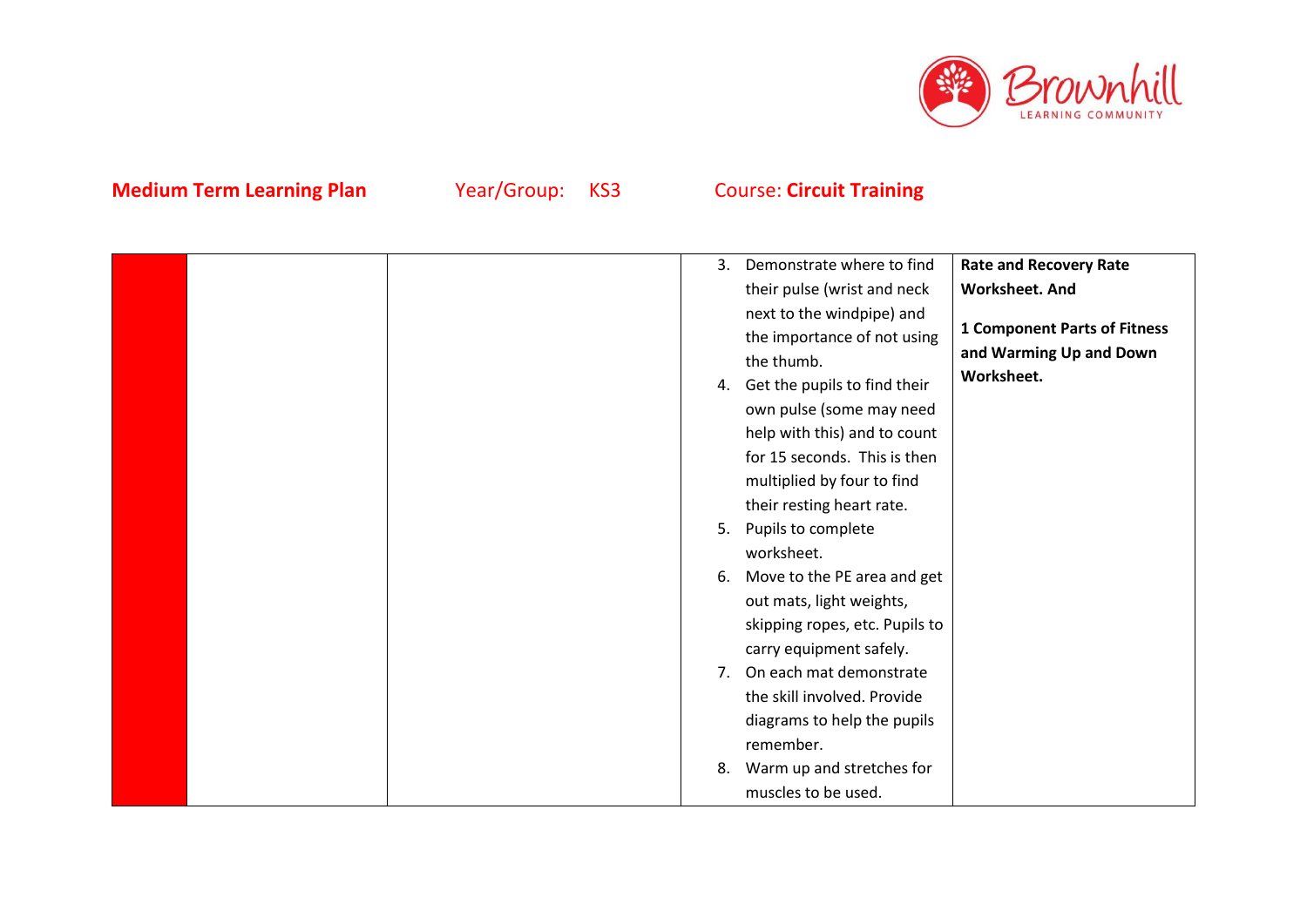

|  | Pupils to complete three<br>9.    |
|--|-----------------------------------|
|  | circuits and rotating,            |
|  | following the instructions        |
|  | on the diagrams. 30 seconds       |
|  | at each station plus 30           |
|  | seconds rest before               |
|  | rotating.                         |
|  | 10. Once the circuit is complete, |
|  | pupils are again to find their    |
|  | pulse and count for 15            |
|  | seconds. Again multiply by        |
|  | four.                             |
|  | 11. Repeat every minute until     |
|  | their pulse returns to            |
|  | normal.                           |
|  | 12. Ask the pupils why they       |
|  | think it takes so long to         |
|  | return to normal? (Fitness        |
|  | levels or not used to             |
|  | performing such skills).          |
|  | 13. Discussion related to which   |
|  | stations were easy and            |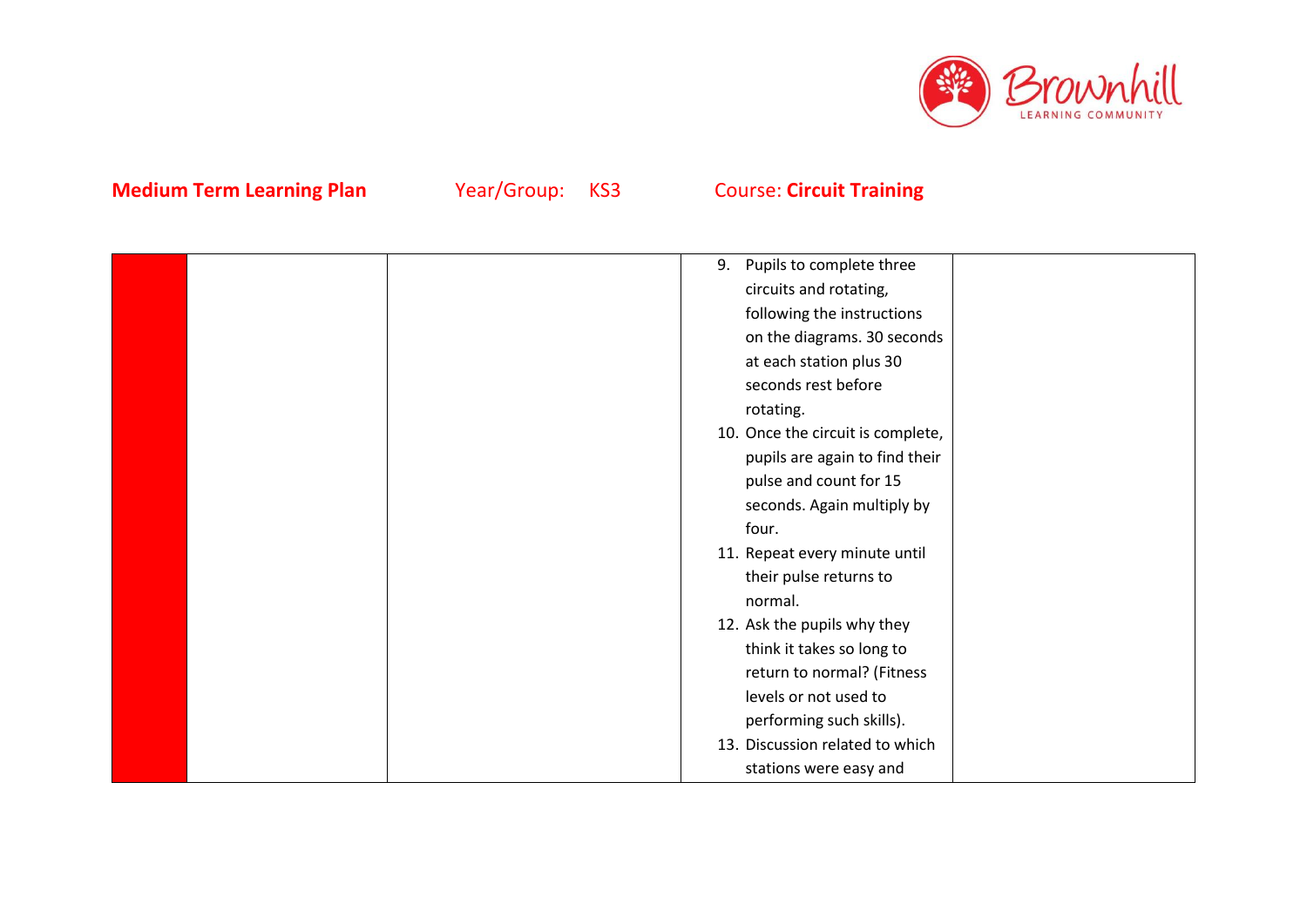

|                |                            |                                    | which they found difficult.                             |                                  |
|----------------|----------------------------|------------------------------------|---------------------------------------------------------|----------------------------------|
|                |                            |                                    | How would they alter them?                              |                                  |
|                |                            |                                    | 14. Discussion related to the                           |                                  |
|                |                            |                                    | skills they used during the                             |                                  |
|                |                            |                                    | circuit (Components of                                  |                                  |
|                |                            |                                    | Fitness). Can they name at                              |                                  |
|                |                            |                                    | least 8 e.g. agility,                                   |                                  |
|                |                            |                                    | endurance, power, speed,                                |                                  |
|                |                            |                                    | flexibility, strength, balance                          |                                  |
|                |                            |                                    | and reaction time.                                      |                                  |
|                |                            |                                    | 15. Complete the worksheet for                          |                                  |
|                |                            |                                    | <b>Component Parts of Fitness</b>                       |                                  |
|                |                            |                                    | and Importance of Warming                               |                                  |
|                |                            |                                    | up and down.                                            |                                  |
|                |                            |                                    | 16. Warm down and equipment                             |                                  |
|                |                            |                                    | away.                                                   |                                  |
|                |                            |                                    |                                                         |                                  |
| $\overline{2}$ | The pupils will be able to | Introduction to Sets and Reps      | Recap how they test their<br>1)                         | To be able to describe what sets |
|                | explain the difference     | Body Systems Used During Exercise. | heart rate and if they can<br>remember what theirs was. | and reps are.                    |
|                | between sets and           |                                    | Recap the key points related<br>2)                      | To analyse and decide whether    |
|                | repetitions.               |                                    | to the skills they learned.                             | they prefer sets/reps or a timed |
|                |                            |                                    | Explain what sets and reps<br>3)                        | circuit.                         |
|                |                            |                                    | are. E.g. 10 press ups                                  |                                  |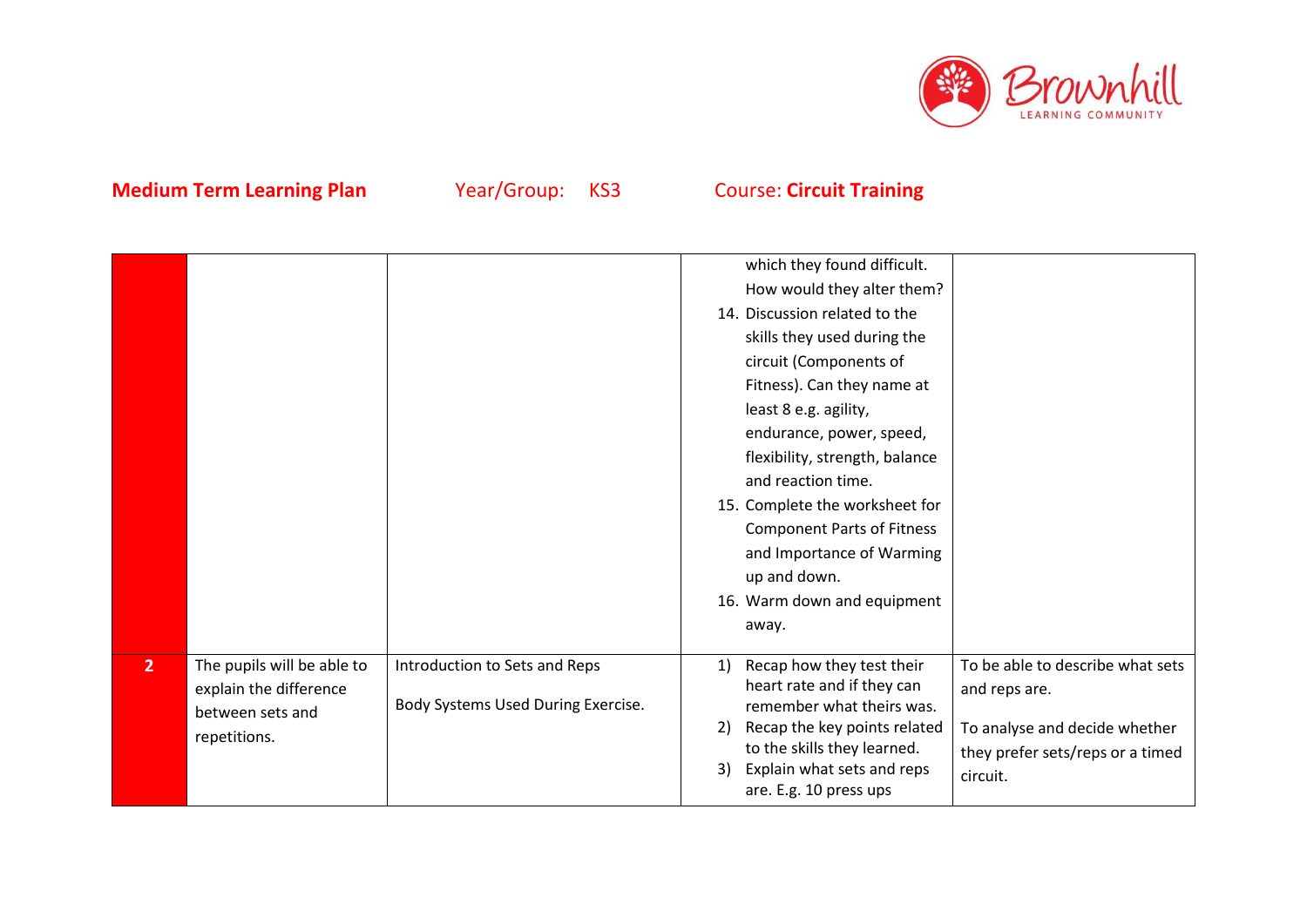

| Have a basic knowledge<br>of which Body Systems<br>are being used during<br>exercise. | 4)                        | (repetitions) repeated 3<br>times (sets).<br>Pupil lead warm up and<br>stretches - thinking about<br>the muscles they will use for<br>each activity.                                                                                                                                                                                                                                                                                                                                                                                | To be able to think about their<br>body and begin to explain which<br>systems are being used during<br>the activities.                                                     |
|---------------------------------------------------------------------------------------|---------------------------|-------------------------------------------------------------------------------------------------------------------------------------------------------------------------------------------------------------------------------------------------------------------------------------------------------------------------------------------------------------------------------------------------------------------------------------------------------------------------------------------------------------------------------------|----------------------------------------------------------------------------------------------------------------------------------------------------------------------------|
|                                                                                       | 5)<br><sup>6)</sup><br>7) | 3 Sets of 10 reps<br>concentrating on precision<br>rather than amount.<br>Therefore, not timed.<br>Differentiated skill levels<br>e.g. for those who can't do a<br>press up, they can do it on<br>their knees. Or when<br>skipping, forwards is easiest,<br>boxing style skipping is the<br>hardest.<br>Discussion related to<br>whether performing the<br>circuit was easier when not<br>timed?<br>Discussion related to the<br>body systems involved<br>when completing the<br>circuits. What ones do the<br>pupils know that are | <b>Student Completed</b><br>Worksheets.<br>2 Label the Body Systems<br>Worksheet. (includes the effect<br>of exercise on two systems).<br>And<br>2 Sets and Reps Worksheet |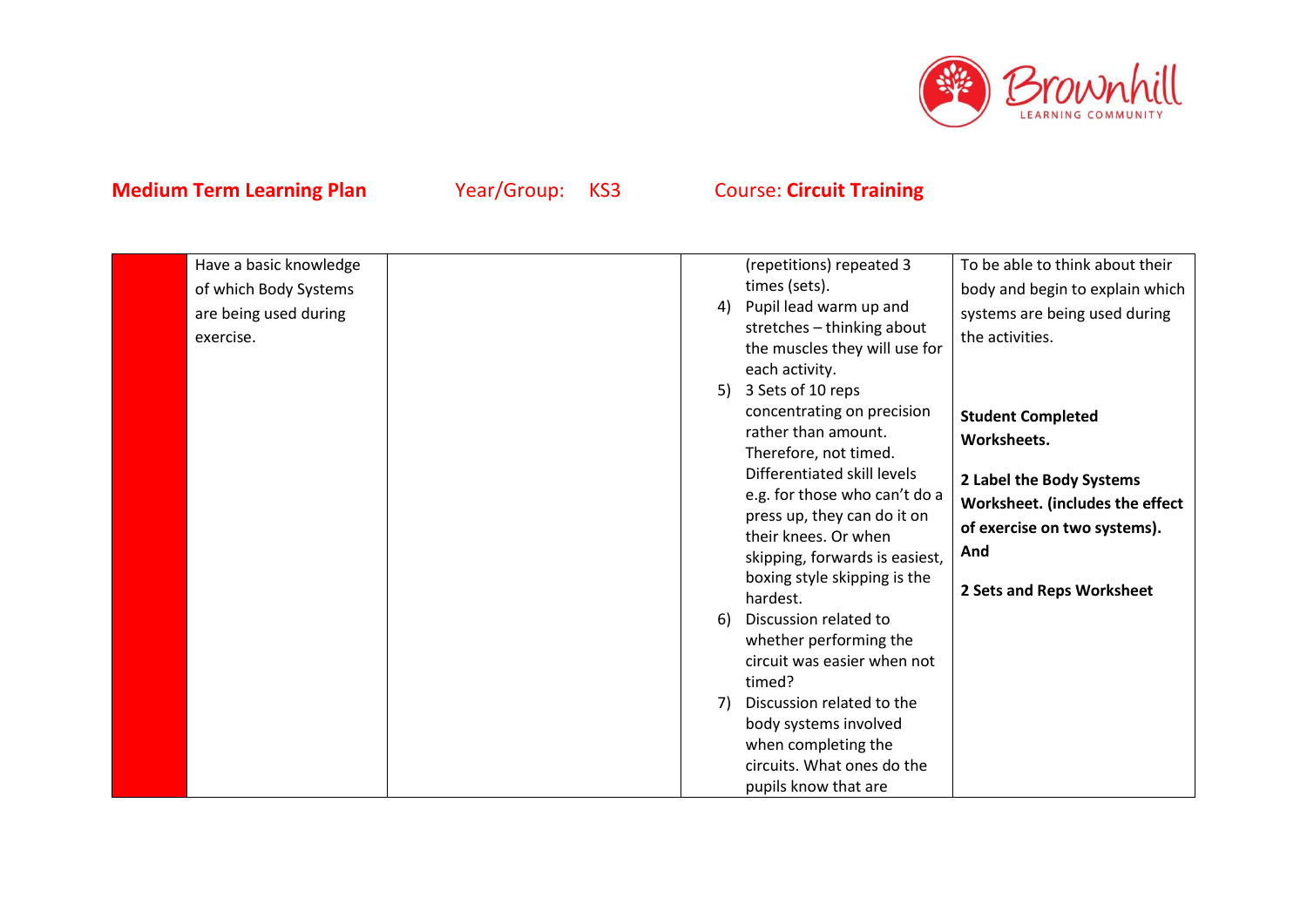

|                |                                                                                                                                                                                       |                                                                                                    | 8)                   | working? Circulatory,<br>Respiratory, Muscular and<br>Skeletal Systems. What<br>effect does exercise have on<br>these body systems?<br>Warm down and equipment<br>away.                                                                                                                                                                                                                                                                                                                                           |                                                                                                                                                                                                                                                                                                                                                                      |
|----------------|---------------------------------------------------------------------------------------------------------------------------------------------------------------------------------------|----------------------------------------------------------------------------------------------------|----------------------|-------------------------------------------------------------------------------------------------------------------------------------------------------------------------------------------------------------------------------------------------------------------------------------------------------------------------------------------------------------------------------------------------------------------------------------------------------------------------------------------------------------------|----------------------------------------------------------------------------------------------------------------------------------------------------------------------------------------------------------------------------------------------------------------------------------------------------------------------------------------------------------------------|
| $\overline{3}$ | To be able to adapt a<br>circuit to make it harder<br>for themselves.<br>To decide whether<br>making a circuit more<br>difficult has a positive or<br>negative effect on the<br>body. | Altering Sets and Reps to make it<br>harder.<br>What the effect of this could have on<br>the body. | 1)<br>2)<br>3)<br>4) | Recap the difference<br>between Sets and Reps with<br>the pupils explaining.<br>Explain that the pupils are<br>going to try and make the<br>circuit they completed last<br>week harder for themselves.<br>E.g. correct press ups or<br>more of the easier ones.<br>Are there any other<br>exercises that the pupils<br>might know that could be<br>included in a circuit or any<br>that they miss out?<br>Pupil lead warm up and<br>stretches - thinking about<br>the muscles they will use for<br>each activity. | Pupils will have altered each<br>station to make it more difficult<br>for themselves.<br>They will analyse the changes<br>they have made and decide<br>whether it was too hard or too<br>easy still.<br>To be able to explain whether<br>their circuit was more beneficial<br>to fitness levels, or could be<br>detrimental to parts of their<br>body in the future. |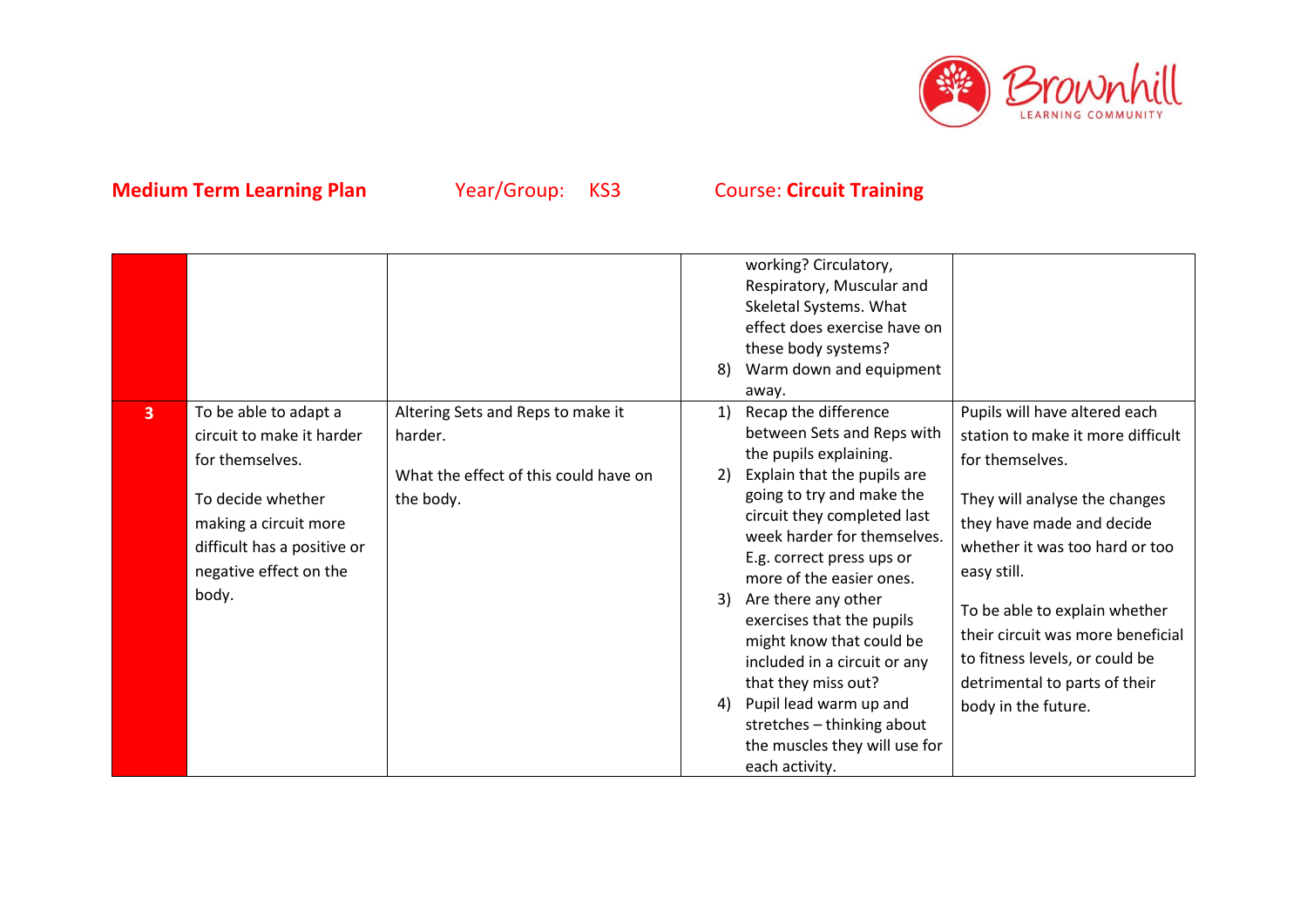

|   |                                                                                                |                                                                                                                                                                                                  | 5)<br>6)<br>7) | 3 Sets of 15 reps<br>concentrating on precision<br>rather than amount.<br>Therefore, not timed.<br>Differentiated skill levels<br>e.g. for those who can't do a<br>press up, they can do it on<br>their knees but, more of<br>them. Or when skipping,<br>forwards is easiest, boxing<br>style skipping is the hardest.<br>Discussion related to<br>whether the pupils felt that<br>the circuit was more<br>beneficial to fitness levels or<br>could it be detrimental to<br>joints or pulling muscles?<br>Warm down and equipment<br>away. | <b>Student Completed</b><br><b>Worksheets. 3 Challenging</b><br><b>Myself Harder Sets and Reps</b> |
|---|------------------------------------------------------------------------------------------------|--------------------------------------------------------------------------------------------------------------------------------------------------------------------------------------------------|----------------|--------------------------------------------------------------------------------------------------------------------------------------------------------------------------------------------------------------------------------------------------------------------------------------------------------------------------------------------------------------------------------------------------------------------------------------------------------------------------------------------------------------------------------------------|----------------------------------------------------------------------------------------------------|
| 4 | The pupils will be able to<br>devise a circuit for a sport<br>rather than just for<br>fitness. | Sets and Reps - Devising a circuit for a<br>group of primary pupils that is based on<br>a particular sport.<br>Pupils to understand that if they are fit<br>enough to play one sport it does not | 1.<br>2.       | This lesson the pupils will<br>use their knowledge to<br>design a circuit for primary<br>pupils.<br>They will choose a sport<br>that interests themselves<br>and design the circuit using                                                                                                                                                                                                                                                                                                                                                  | To have designed their own<br>circuit on paper.<br>To lead their circuit for the<br>other pupils.  |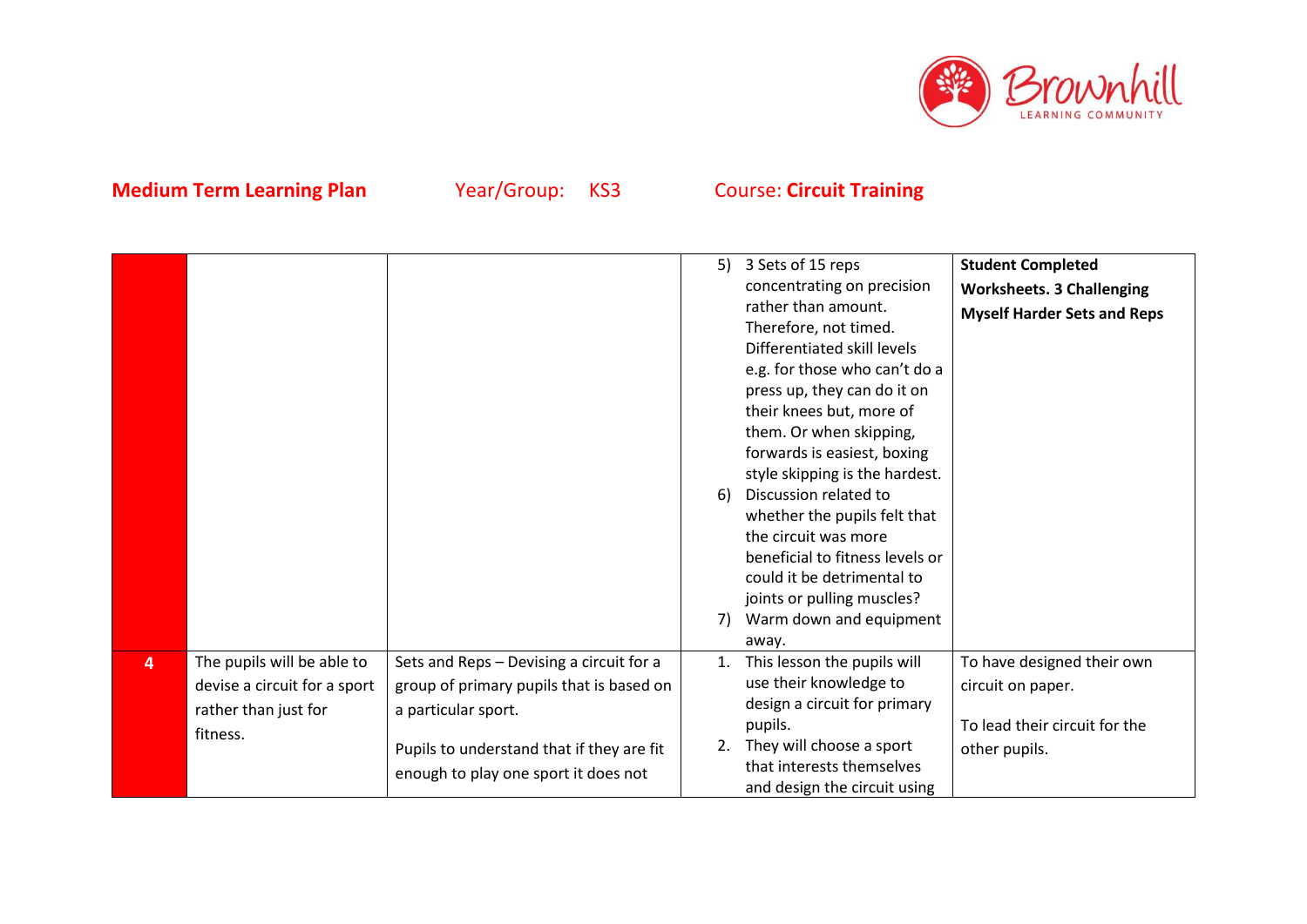

| keeping fit.<br>completed for it to be<br>beneficial. |
|-------------------------------------------------------|
|-------------------------------------------------------|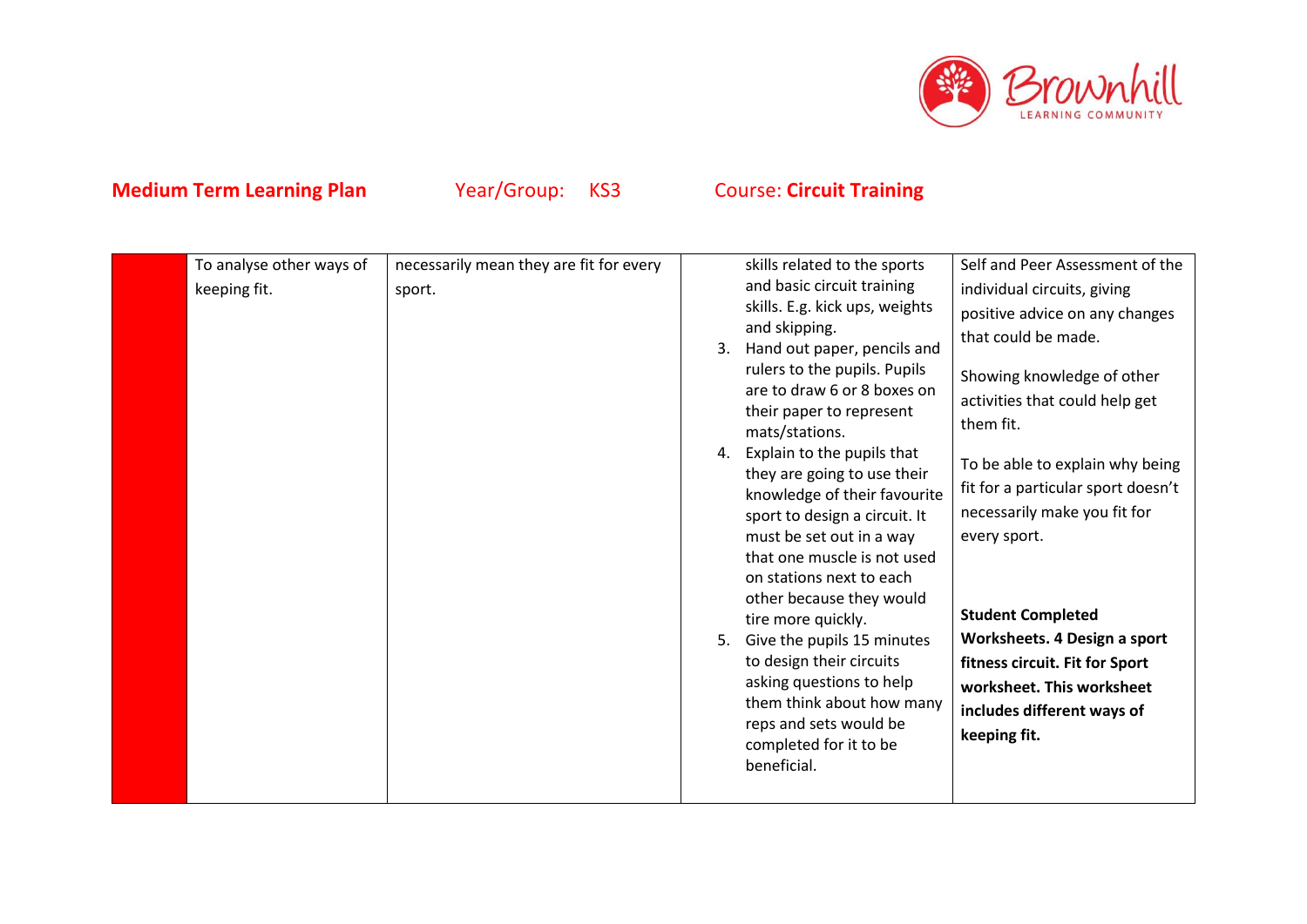

|  | 6. | Pupil led warm up and           |  |
|--|----|---------------------------------|--|
|  |    | stretches.                      |  |
|  |    | 7. Chose two pupils' circuits   |  |
|  |    | and get the individual pupils   |  |
|  |    | to run them.                    |  |
|  | 8. | Discussion related to which     |  |
|  |    | stations were too easy or       |  |
|  |    | too difficult and how they      |  |
|  |    | would adapt them?               |  |
|  | 9. | Are there other ways of         |  |
|  |    | keeping fit rather than         |  |
|  |    | completing circuits or          |  |
|  |    | training for their sports? E.g. |  |
|  |    | weight training or jogging.     |  |
|  |    | When could these activities     |  |
|  |    | become detrimental to the       |  |
|  |    | body? If you are fit for one    |  |
|  |    | particular sport, are you fit   |  |
|  |    | enough to play a different      |  |
|  |    | one? E.g. being fit for         |  |
|  |    | football doesn't make you       |  |
|  |    | fit for rock climbing.          |  |
|  |    | 10. Warm down and equipment     |  |
|  |    | away.                           |  |
|  |    |                                 |  |
|  |    |                                 |  |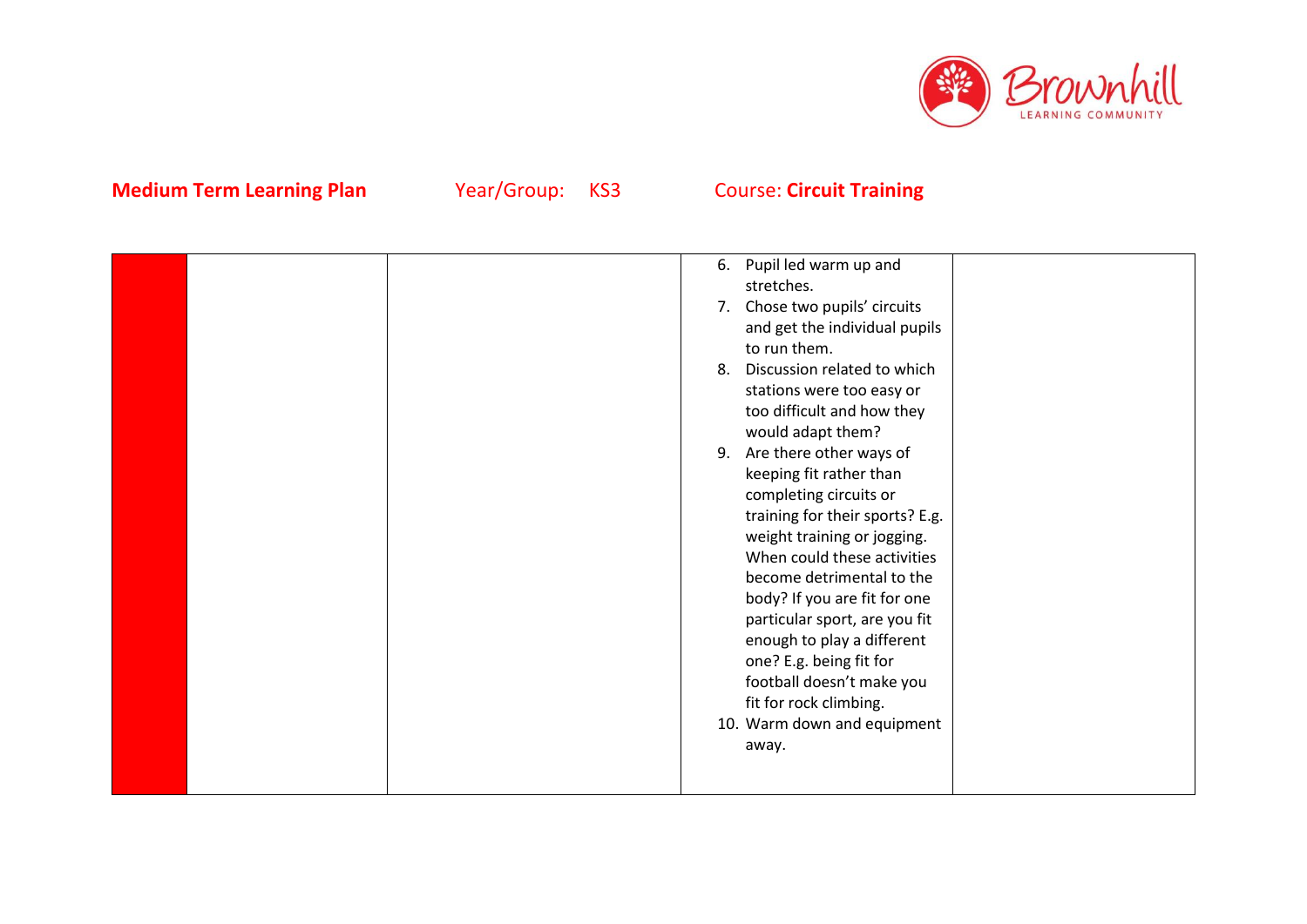

| 5 | To analyse pupil led            | Pupils will complete the final circuit | Pupils to complete the football and                                                                                              | To be able to lead part of a                                                                              |
|---|---------------------------------|----------------------------------------|----------------------------------------------------------------------------------------------------------------------------------|-----------------------------------------------------------------------------------------------------------|
|   | circuits and make               | using the ones designed last lesson.   | basketball skills circuits designed                                                                                              | circuit session.                                                                                          |
|   | suggestions for<br>improvement. |                                        | and altered in the previous lesson.<br>At the end of the sessions they will<br>complete their Self-Assessment<br>form.           | To explain the difference<br>between fit for sport and fit for<br>a sport.                                |
|   |                                 |                                        | Choose a volunteer to run<br>their football or basketball<br>circuit.<br>Explain that they must<br>2)<br>explain and demonstrate | To be able to explain the body<br>systems in use.<br>To be able to use their heart<br>rate to analyse any |
|   |                                 |                                        | their circuit to the pupils<br>before leading the warm up.                                                                       | improvement in their fitness<br>levels.                                                                   |
|   |                                 |                                        | Circuits to be completed.<br>3)                                                                                                  | <b>Student Completed</b>                                                                                  |
|   |                                 |                                        | Warm Down and equipment<br>4)<br>away. Safe carrying to be<br>applied.                                                           | <b>Worksheets. Pupil Assessment</b><br>Tracker sheet.                                                     |
|   |                                 |                                        | Class discussion related to<br>5)                                                                                                |                                                                                                           |
|   |                                 |                                        | how well they felt the                                                                                                           |                                                                                                           |
|   |                                 |                                        | circuits were easy to access                                                                                                     |                                                                                                           |
|   |                                 |                                        | and how fun they were. The                                                                                                       |                                                                                                           |